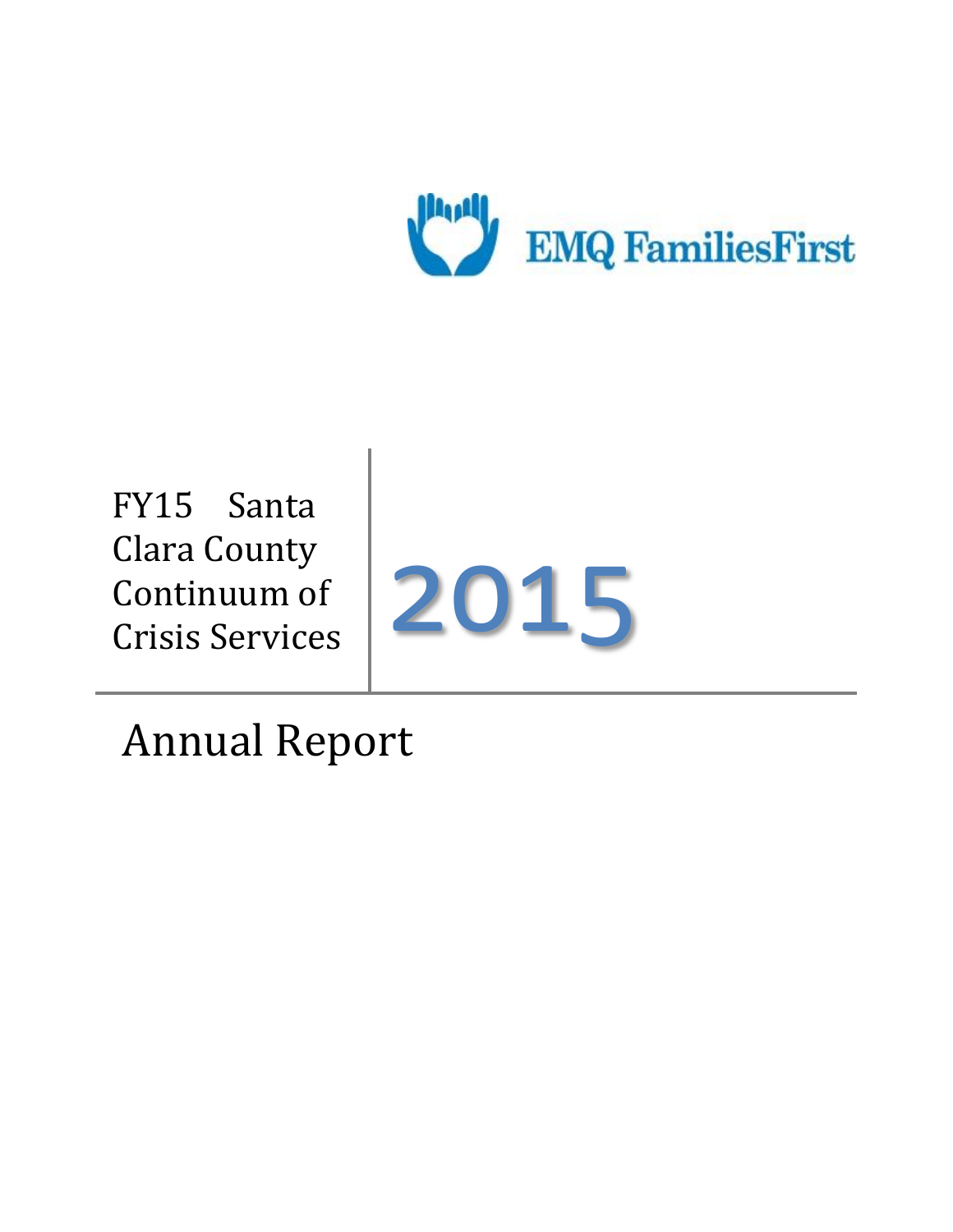# **Contents**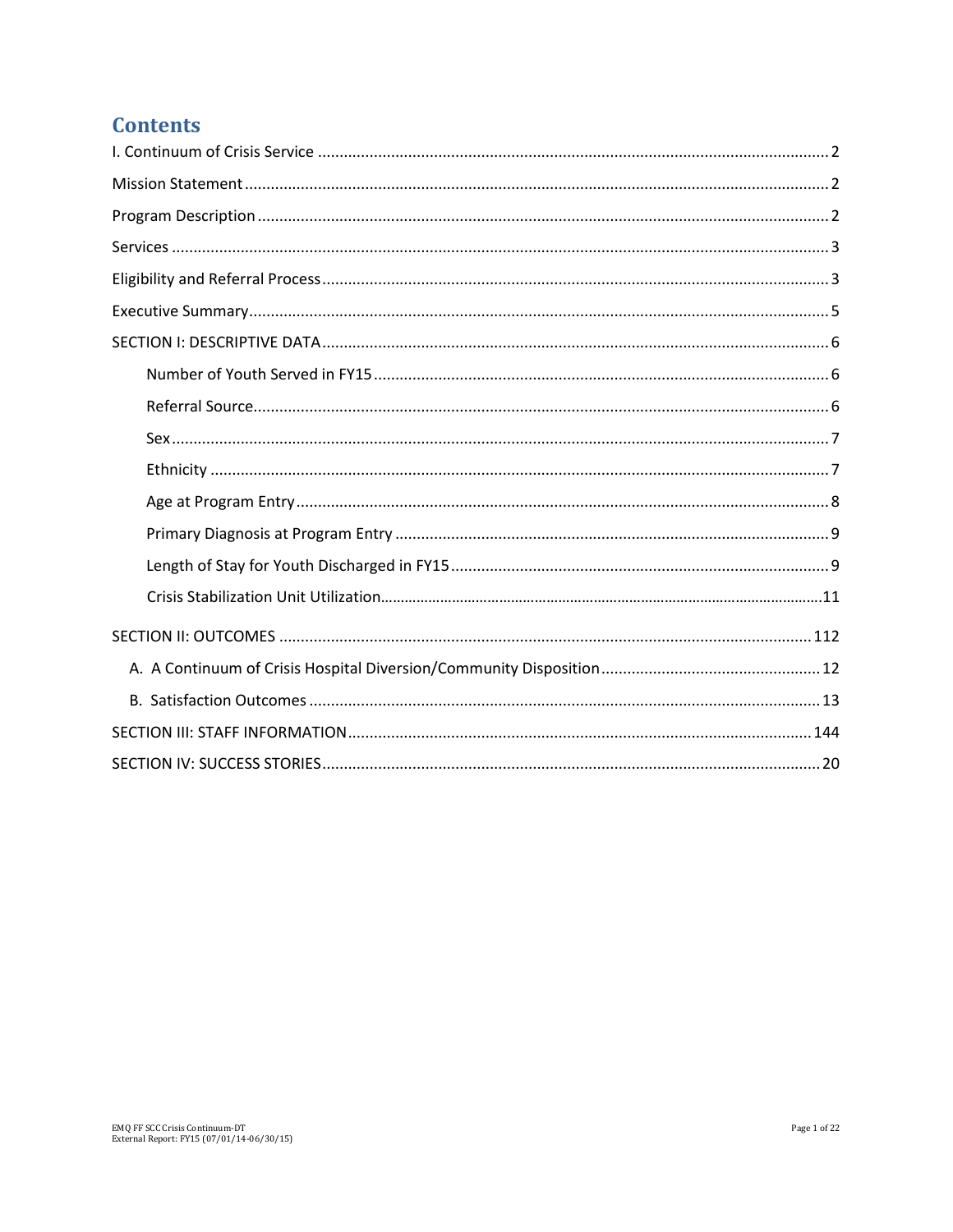## **I. Continuum of Crisis Service**

### **Mission Statement**

<span id="page-2-1"></span><span id="page-2-0"></span>EMQFF's Continuum of Crisis Services is structured to provide a variety of services to children and families experiencing a mental health crisis. The goal of these programs is to support children/adolescents in the least restrictive and most normative environment appropriate to their needs. All the crisis services attempt to divert from hospitalization as situations warrant. Interventions maximize the natural supports that exist in the family and community. When more restrictive treatment is needed, transition to a more secure setting is facilitated with appropriate attention to child safety and needs. The Crisis Continuum Program provides community based and onsite, rapid-response crisis assessment and intervention to children and families who are depressed, suicidal, a potential danger to themselves, others or are in some other form of acute psychological crisis. The Continuum of Crisis Services utilizes a family-centered, strengths-based approach. Children and families are viewed as living within many interrelated systems, including extended families, schools and communities, as well as professional external resources. Opportunities to involve and draw support from these systems are incorporated throughout the services provided by each component of the program.

## **Program Description**

<span id="page-2-2"></span>The Crisis Continuum of Service is made of three mental health service components: The Child Adolescent Crisis Program (CACP) aka Mobile Crisis, The Crisis Stabilization Unit (CSU) and the Community Transition Services (CTS).

CACP's services are twofold. First, clinicians provide assessment and stabilization in the current crisis episode, drawing as much as possible upon the strengths and resources of children, families and other natural supports and utilizing the least intrusive and restrictive means. Second, clinicians facilitate with children and families to find tools that promote ongoing health and growth and help maintain children in their homes and communities. This can include a direct referral to the Community Transition Service team. These tools consist of both practical strategies to stabilize current and future crises, improve communication and facilitate positive outcomes, and casespecific referrals and access information for ongoing treatment and other supports. The CACP staff is diverse, multi-lingual, and multi-disciplinary. All CACP clinicians are authorized 5150 evaluators, and can place youth on 72-hour holds for emergency hospitalization when needed.

The Crisis Stabilization Unit (CSU) is a short term secured unit to support youth who are experiencing a mental health crisis. This model has been developed to support youth 0-17 who are at risk for psychiatric hospitalization because of grave disability suicidal potential or homicidal intent. The services are family inclusive, and the Unit works closely with family/caregivers to support a safe transition. Children who are admitted to the CSU will be on a 5150/5585 psychiatric holds as established by the Lanterman-Petris-Short Act. All regulations outlined by the LPS Act will be followed by the CSU. The goals of this model are threefold: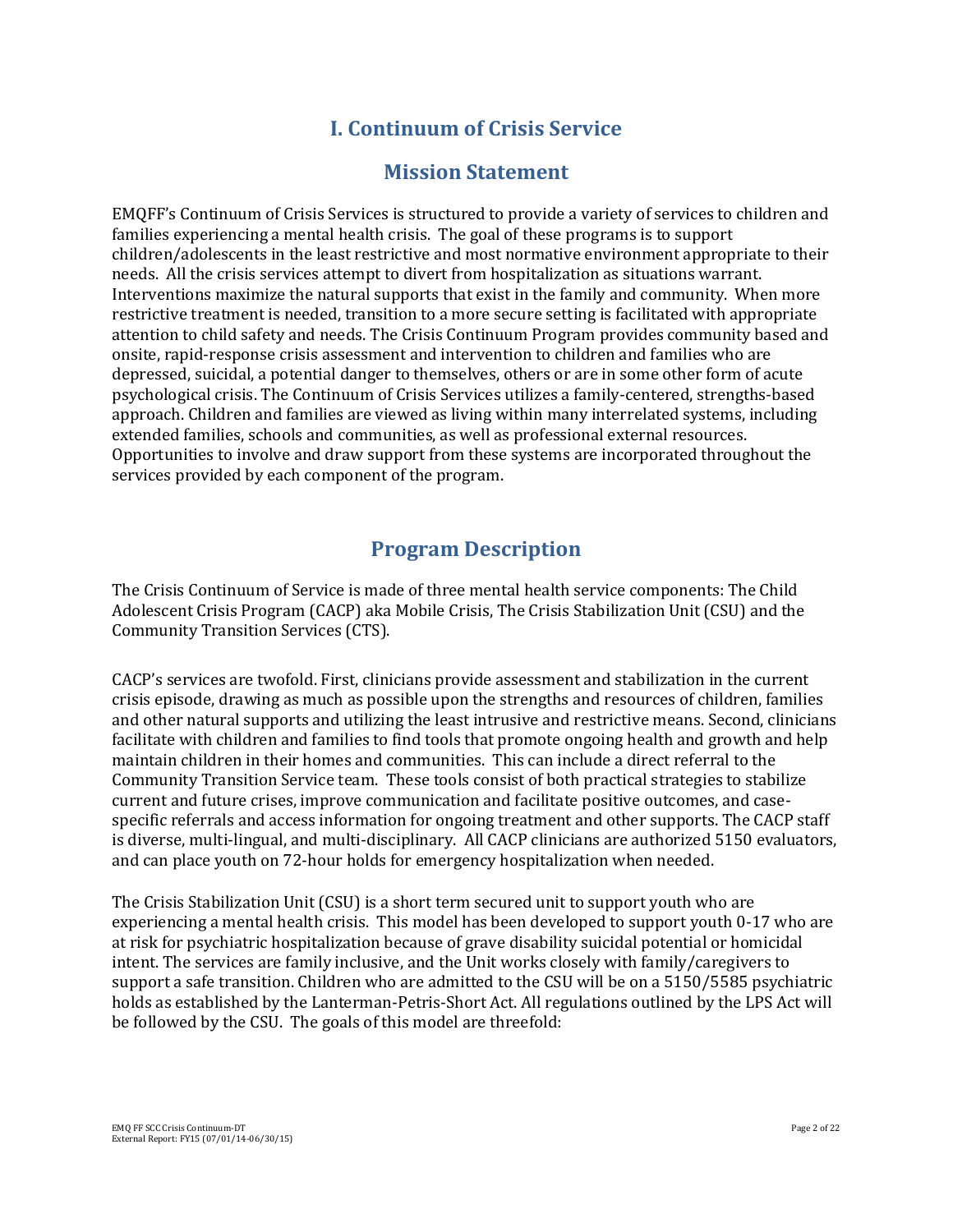- 1. Provide diversion from psychiatric hospital;
- 2. To provide a safe and nurturing environment for children who have been placed on a 5150/5585 psychiatric hold, and are awaiting admission into a psychiatric unit;
- 3. Proactive/ reactive safety planning as youth transfer to the community
- 4. Referral to the appropriate on going mental health services

The Community Transition Services (CTS) team is focused on longer term community based crisis stabilization lasting up to 90 days. Currently, CTS support youth 0-17 who are at risk of suicide or homicidal hospitalization. The program works collaboratively with CACP and CSU to help children in Santa Clara County who are going through a traumatic experience in their lives with a warm, safe, and caring service. Our team incorporates the family into assessment, treatment, safety planning, and discharge planning processes. Care is taken to ensure that services encompass the family's preferences, including language, cultural fit and accessibility for any needed follow up services.

### <span id="page-3-0"></span>**Services**

### Child Adolescent Crisis Program (Mobile Crisis)

CACP provides mobile crisis assessment in Santa Clara County 24/7. A team of 1 to 4 clinicians respond to crisis, with the highest number of clinicians available during peak times (vary by day and month). Crisis response includes: Diagnostic interview, assessment of mental and emotional status, strengths-based family evaluation, risk assessment, consultation with other professionals, safety planning, facilitation of emergency hospitalizations, crisis counseling, therapeutic supports, case-specific referrals for follow-up or access to services. The CACP clinicians also provide phone crisis consultation to community partners. Additionally, CACP clinicians provide trainings in Crisis Intervention, Safety Planning and related topics for community partners.

### Crisis Stabilization Unit

The Crisis Stabilization Unit is available for children on a psychiatric hold who will receive short term emergency assessment and stabilization instead of going to the hospital. Services include crisis assessment, youth and caregiver safety planning, referral and aftercare planning and referral to Community Transition Services for ongoing mental health services. Length of service is up to 23 hours and 59 minutes.

### Community Transition Services

The Community Transition Services team is able to provide community based mental health services as soon the same day or following day for families who receive services either through the CACP or CSU programs. The mental health services include: psychosocial assessment, proactive reactive safety planning, individual therapy, family therapy and behavioral support services in the home and or community. The CTS team also provides psychiatric assessment and medication management. Case management is a key service of the CTS program. The team is able to provide referrals to appropriate level of ongoing services and linkage to community service providers.

# **Eligibility and Referral Process**

### <span id="page-3-1"></span>Child Adolescent Crisis Program (Mobile Crisis)

Typical referral sources include parents, other family members, other caregivers, friends, school staff, police officers, firefighters, hospital staff, other health professionals and community service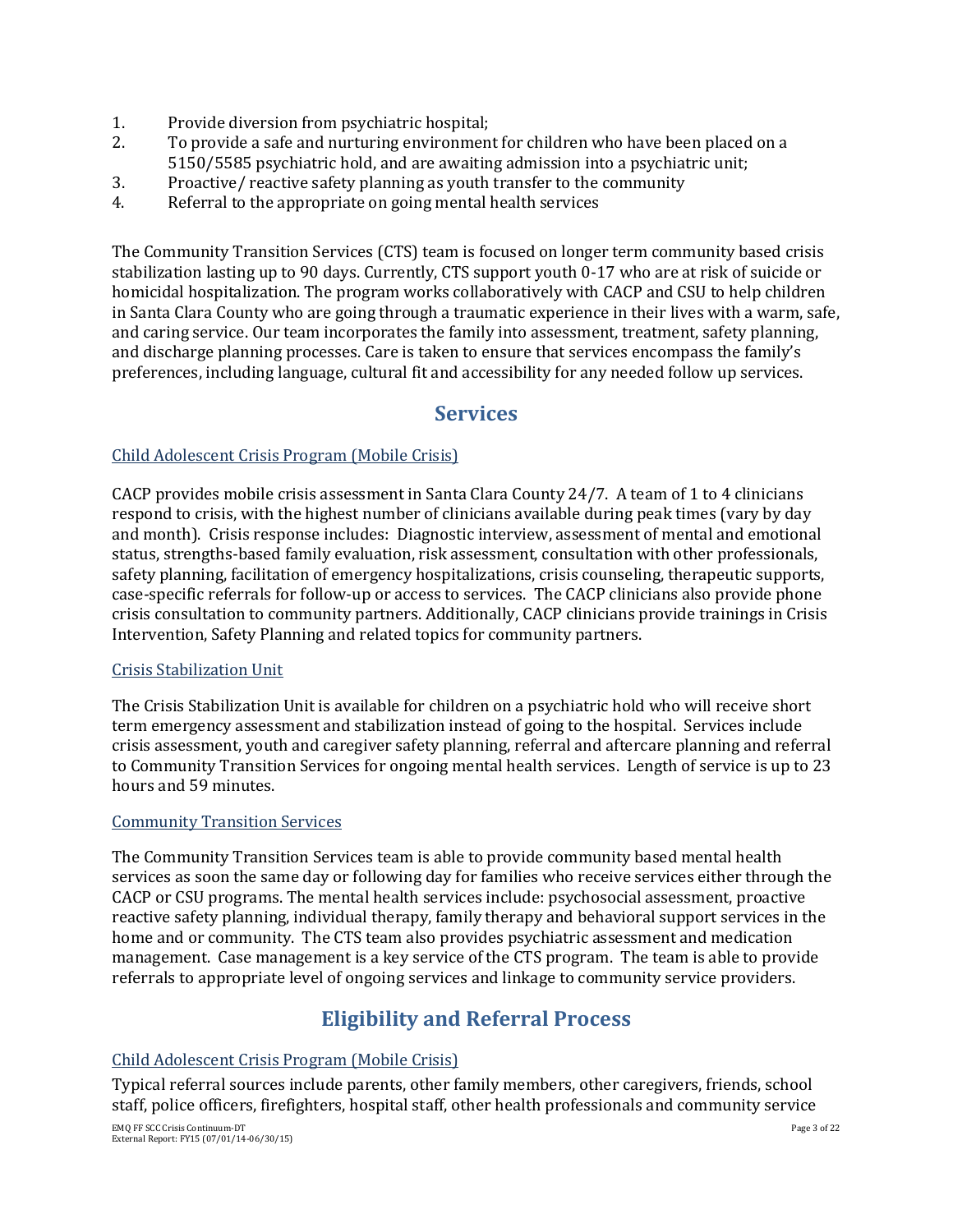providers. Requests for services are made via CACP's 24-hour crisis line: (408) 379-9085. When a mobile response is deemed appropriate in a brief phone screen, clinicians are dispatched and arrive at the scene of the crisis within one hour. This results in a thorough, less stressful and more strength-based assessment, intervention and stabilization process, with the addition of practical tools to promote ongoing stability and growth. When a mobile response is not appropriate, specific referrals are provided.

### Crisis Stabilization Unit

Services are available in Santa Clara County to youth who are under the age of 18 and are unable to care for themselves due to a severe mental illness or who are in immediate danger of either harming themselves or others.

The referral assessment is conducted by a designated clinician, law enforcement or medical professional. This includes an interview of the youth and family, if possible, as well as gathering collateral information. Once it is determined that the client is appropriate for the level of care requested, a 5150 psychiatric hold will be written. The youth is transported to the Crisis Stabilization Unit. The nurse will conduct a medical assessment to determine if the youth needs further medical attention. If the youth is medically cleared, he or she will then be admitted to the Crisis Stabilization Unit.

#### Community Transition Services

This very critical service is the only piece of the Continuum that is limited to Santa Clara County children with full-scope Medi-Cal. The referrals mainly come directly from the CACP program and the CSU. The CTS team also accepts referrals from local acute hospitals, and Emergency Psychiatric Services.

## **Capacity:**

Child Adolescent Crisis Program (Mobile Crisis): 50 episodes per month average, and team responds beyond capacity as available. Capacity is limited only by the availability of clinicians at any given time. When clinicians are not immediately available, efforts to make alternative arrangements are made wherever possible.

Crisis Stabilization Unit: 7 Youth

Community Transition Services: 30 Static

## **For additional information, please contact:**

Child Adolescent Crisis Program: Clinical Program Manager Carlos Aguila at 408-364-4069

Crisis Stabilization Unit : Nurse Manager Melissa Nolan 408-628-5574

Community Transition Service: Clinical Program Manager Joyce Kearney 408-364-4007

Continuum of Crisis Services Clinical Director Karen A Meagher at 408- 364-4002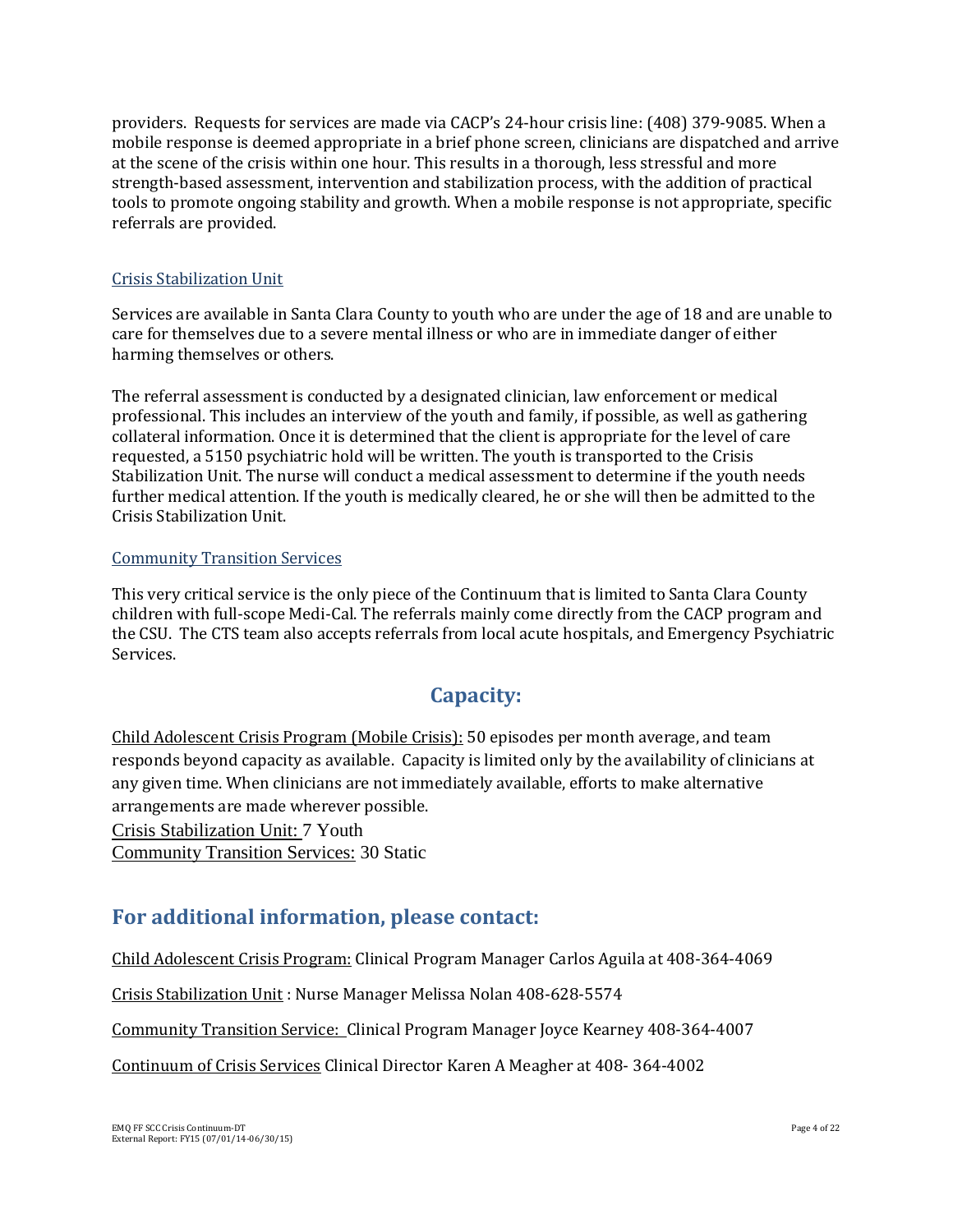## **Executive Summary**

<span id="page-5-0"></span>This annual report provides an overall summary of population served, outcomes, staffing data, and a success story FY15. The descriptive data includes totals, referral source and demographics. The outcomes section includes improvements in functioning from intake to discharge, including in home, in school, and out of trouble measurements; treatment outcomes; and satisfaction ratings by consumers. The staff section includes demographic and language data, as well as training information. The success story section includes a vignette from the year (no personal information disclosed).

|            | Goal/Outcomes                                                                                                                                           | <b>Source</b>                                                                                           | <b>FY15</b>                                                                                                              |
|------------|---------------------------------------------------------------------------------------------------------------------------------------------------------|---------------------------------------------------------------------------------------------------------|--------------------------------------------------------------------------------------------------------------------------|
| Combined   | Hospital diversion and<br>community transition will occur<br>for at least $75\%$ of youth<br>receiving CTS services plus<br>Mobile and/or CSU services. | Program tracking                                                                                        | 86% of youth receiving CTS<br>plus Mobile and/or CSU<br>services were discharged<br>to the community $(n =$<br>$108$ ).  |
| Mobile     | Hospital Diversion will occur for<br>at least $70\%$ of youth, and youth<br>will instead be discharged to a<br>community setting.                       | TIER - Crisis<br>Disposition and<br>program tracking                                                    | 70% of youth had safety<br>plan in place before<br>discharged to a community<br>setting. $(n=374)$                       |
| CSU        | Hospital Diversion will occur for<br>at least $60\%$ of youth, and youth<br>will instead be discharged to a<br>community setting.                       | TIER - Crisis<br>Disposition                                                                            | 48% of youth had safety<br>plan in place before<br>discharged to a community<br>setting. $(n=451)$                       |
|            | 80% of youth will be discharged<br>from Crisis Stabilization Unit<br>services in under 23 hours and<br>59 minutes.                                      | Program Tracking                                                                                        | 76% of youth were<br>discharged under 23 hours<br>and 59 minutes. $(n=759)$                                              |
|            | 80% of youth and families will<br>be satisfied with Crisis<br>Stabilization Unit services.                                                              | <b>Youth Satisfaction</b><br>Surveys (YSS, YSS-<br>F, AS                                                | 4.52 is the total average score<br>for caregivers $(n=4)$<br>3.81 is the total average score<br>for youth<br>YSS $(n=7)$ |
| <b>CTS</b> | 80% of youth discharged in<br>community with goals met                                                                                                  | TIER - Discharge                                                                                        | 82% of youth discharged in<br>community with goals met<br>$(N=100)$                                                      |
|            | 80% of youth and families will<br>be satisfied with Community<br><b>Transition Services.</b>                                                            | YSS, YSS-F, AS (%<br>Satisfied = Mean<br>score of 4 or higher<br>on Satisfaction<br>domains and total.) | 4.44 is the total average score<br>for caregivers $(n=3)$<br>4.22 is the total average score<br>for youth<br>$YSS(n=2)$  |

## **Summary of SCC Crisis Continuum Logic Model Outcomes**

Notes: (1) Outcomes from program logic model. (2) In GREEN: per desired target goal, and in BLUE: per program baseline or KPI standard. (3) N=number of youth who met the outcome/goal; different N's reflect variation on how many clients are addressing the specific outcome, as well as available data.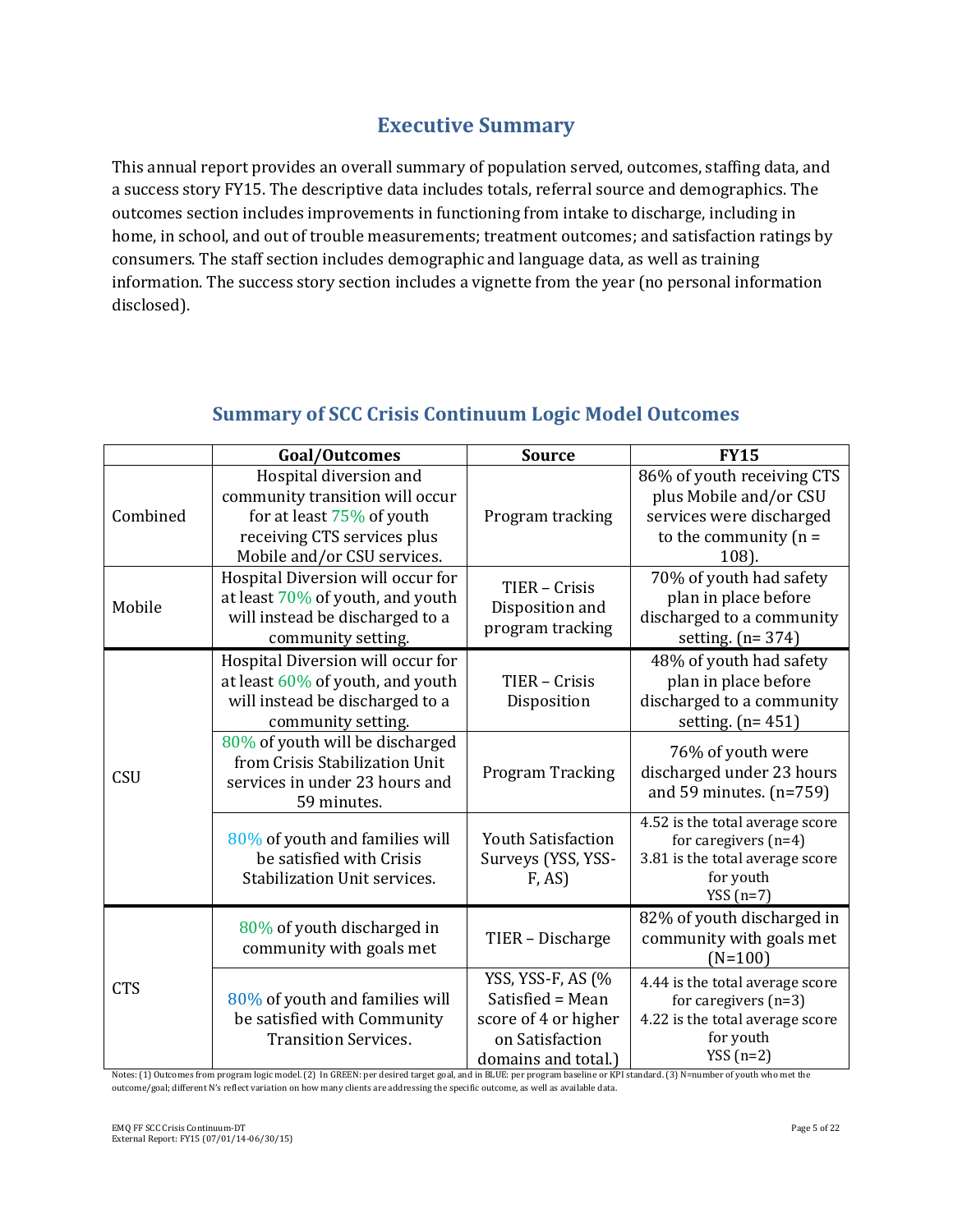## <span id="page-6-0"></span>**SECTION I: DESCRIPTIVE DATA**

| <b>Number of Youth Served</b>   | <b>Mobile Crisis</b> | <b>CSU</b> | <b>CTS</b> |
|---------------------------------|----------------------|------------|------------|
| Active Youth as of 06/30/15     |                      |            |            |
| Youth Admitted in FY15          | 607                  | 1000       | 125        |
| Youth Discharged in FY15        | 607                  | 999        | 112        |
| Total Youth Served Unduplicated | 522                  | 733        | 131        |
| <b>Total Youth Served</b>       | 607                  | 1000       | 133        |

### <span id="page-6-1"></span>**Number of Youth Served in FY15**

Source: Demographics and Basic Outcomes Report 08/03/2015.

#### <span id="page-6-2"></span>**Referral Source**



Source: Demographics and Basic Outcomes Report 08/03/2015.; Note(s): (1) Other category includes County Mental Health, Dept. of Social Services, and Medical Facility.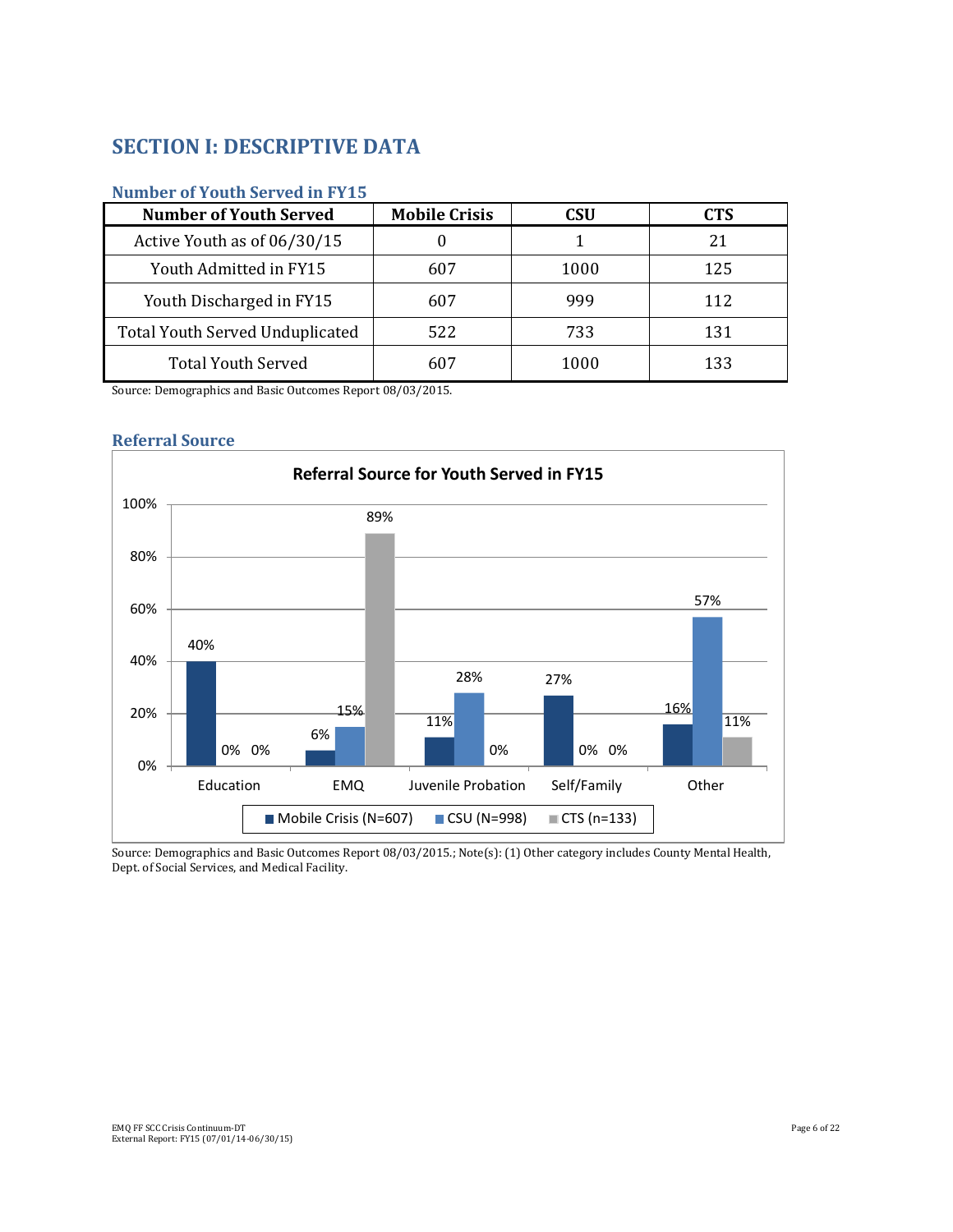<span id="page-7-0"></span>

<span id="page-7-1"></span>Source: Demographics and Basic Outcomes Report 08/03/2015. Note (1): N's are unduplicated.





#### Source: Demographics and Basic Outcomes Report 08/03/2015. Note (1): N's are unduplicated.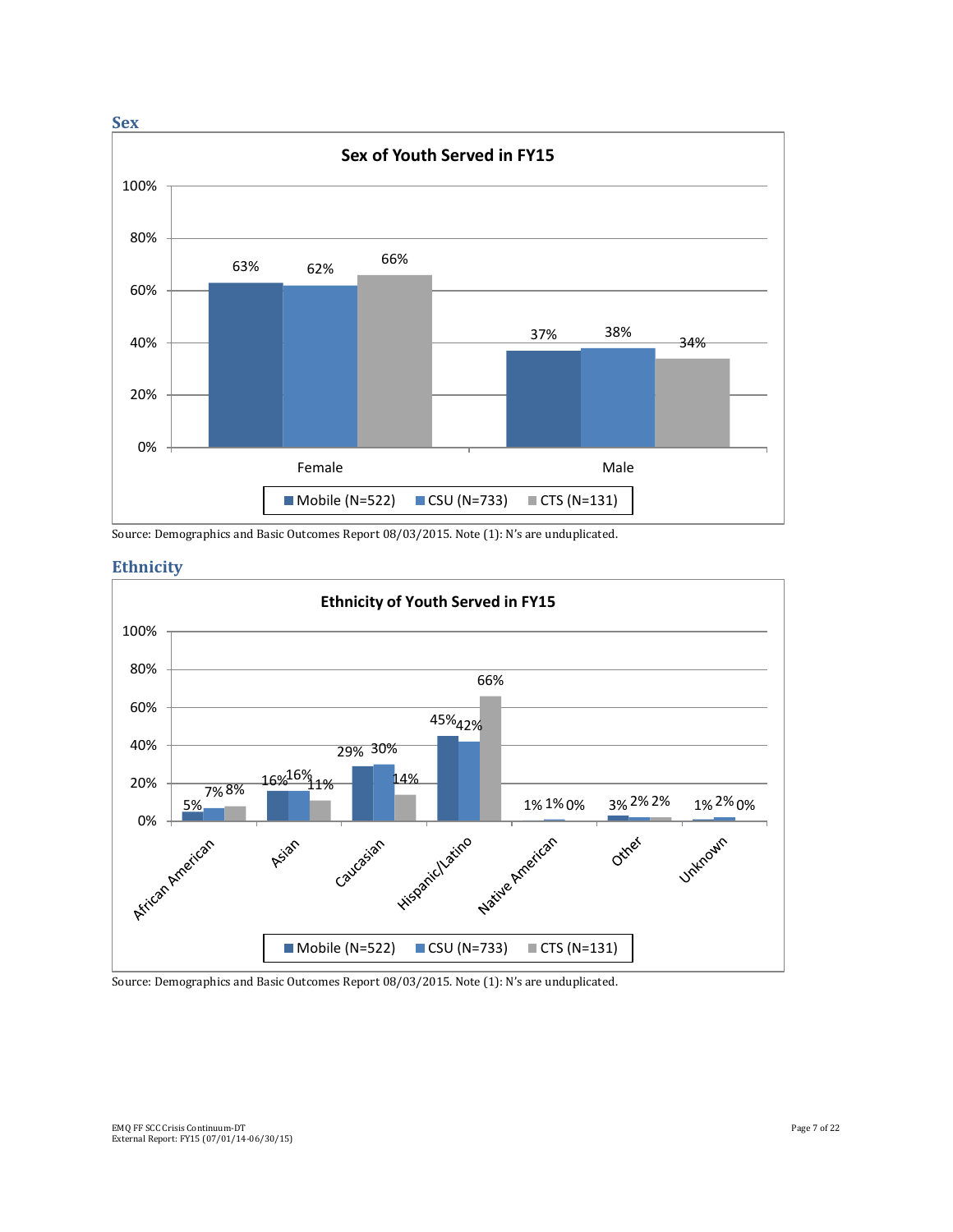### <span id="page-8-0"></span>**Age at Program Entry**

|        | <b>Mobile</b><br>$(N=607)$ | <b>CSU</b><br>$(N=1000)$ | <b>CTS</b><br>$(N=133)$ |
|--------|----------------------------|--------------------------|-------------------------|
| Mean   | 14.33                      | 15.13                    | 14.66                   |
| Median | 14.73                      | 15.41                    | 14.99                   |
| Range  | 5.77-17.95                 | .56-18.01                | 6.36-17.92              |

Source: TIER Masterclient 07/24/15.; Note(s): (1) Age is reported in years.



Source: Demographics and Basic Outcomes Report 08/03/2015.; Note(s): (1) Age is reported in years.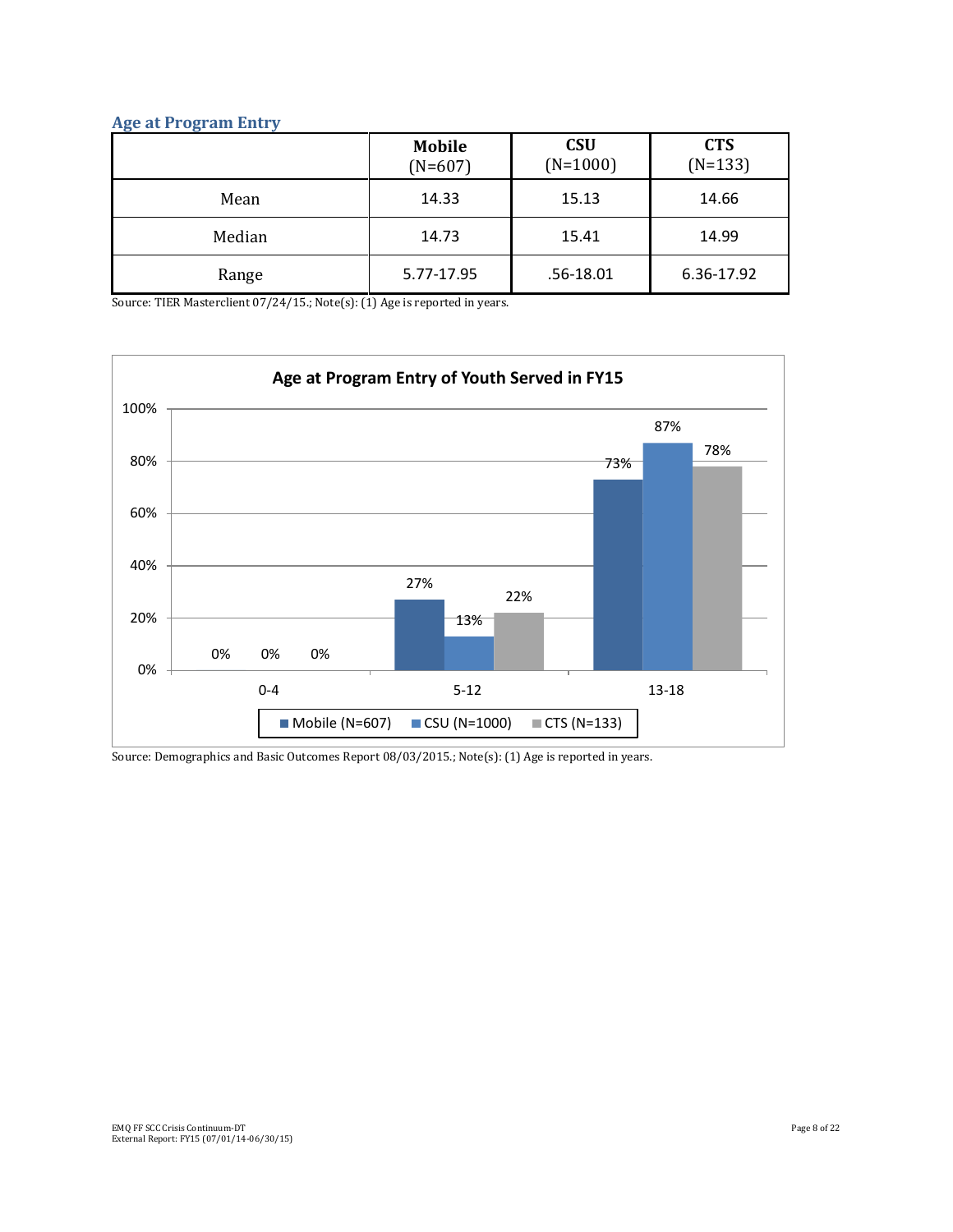

#### <span id="page-9-0"></span>**Primary Diagnosis at Program Entry**

Source: TIER Masterclient 07/24/15.; Mobile Note(s): (1) One youth was excluded due to missing data. (2) Other category includes Abuse Neglect (1 youth), and Impulse-Control (3 youth). CSU Note(s): (1) Two youth were excluded due to missing data. (2) Other category includes Substance (3 youth), RAD (1 youth), PDD (6 youth), Impulse-Control (49 youth), and No Dx (2 youth) . CTS Note(s): (1) Other categories include Eating (1 youth) and Impulse-Control (3 youth).

#### <span id="page-9-1"></span>**Length of Stay for Youth Discharged in FY15**

|        | <b>Mobile</b><br>$(N=607)$ | <b>CSU</b><br>$(N=1000)$ | <b>CTS</b><br>$(N=112)$ |
|--------|----------------------------|--------------------------|-------------------------|
| Mean   |                            | 21.68                    | 1.27                    |
| Median |                            | 18.83                    | 1.18                    |
| Range  |                            | 1.00-193.77              | $.07 - 3.81$            |

Source for CTS: TIER Masterclient 07/24/2015.; Note(s): (1) Length of Stay for CTS is reported in months. (2) The length of stay for all mobile youth discharged in FY15 is one day. (3)Source For CSU: CSU Program Tracking 07/22/2015.; (4) CSU Length of Stay is reported in hours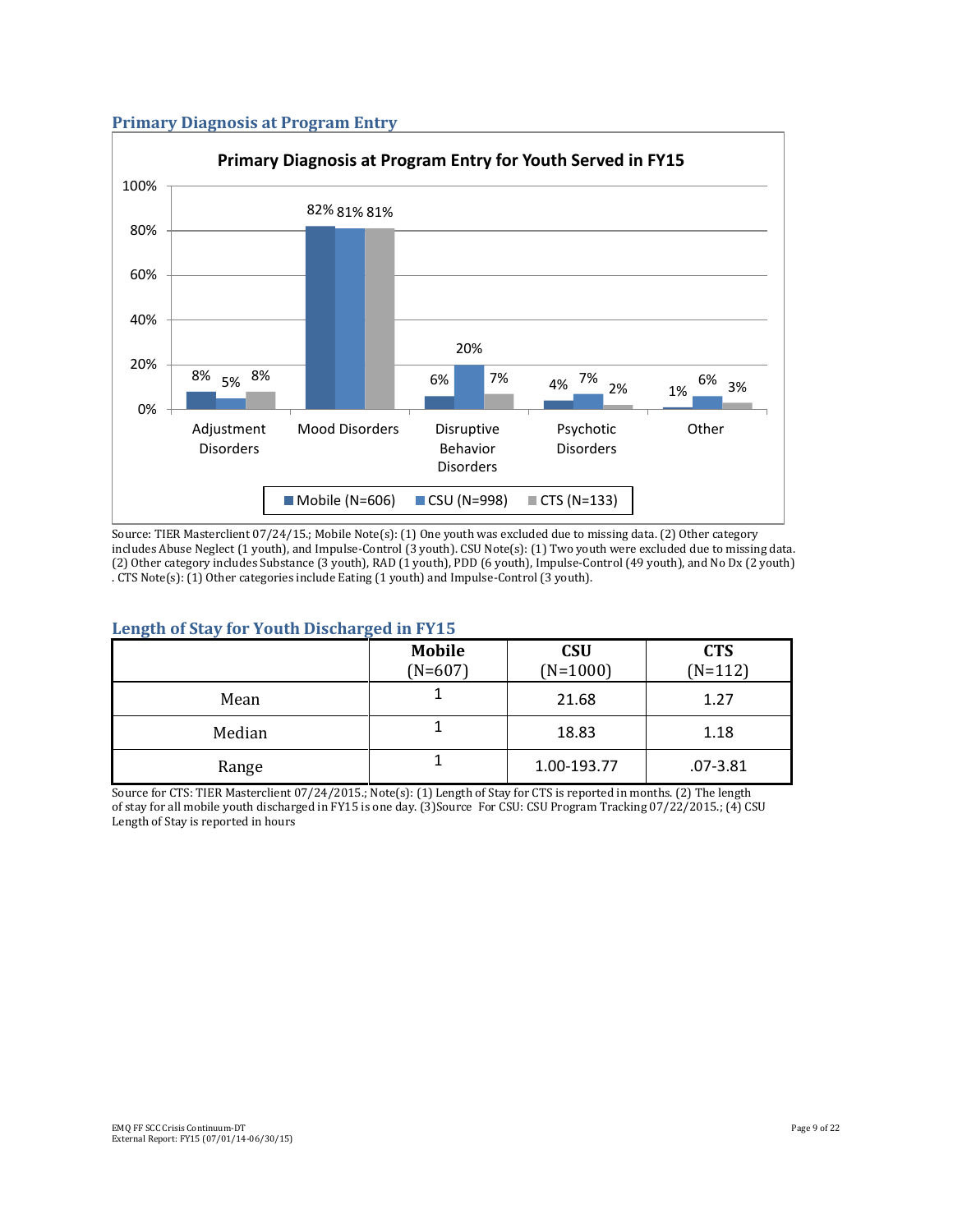

Source: CSU Program Tracking 07/22/2015.; Note(s): (1) Three youth were excluded due to missing data in the Program Tracking.



Source: TIER Masterclient 07/24/2015.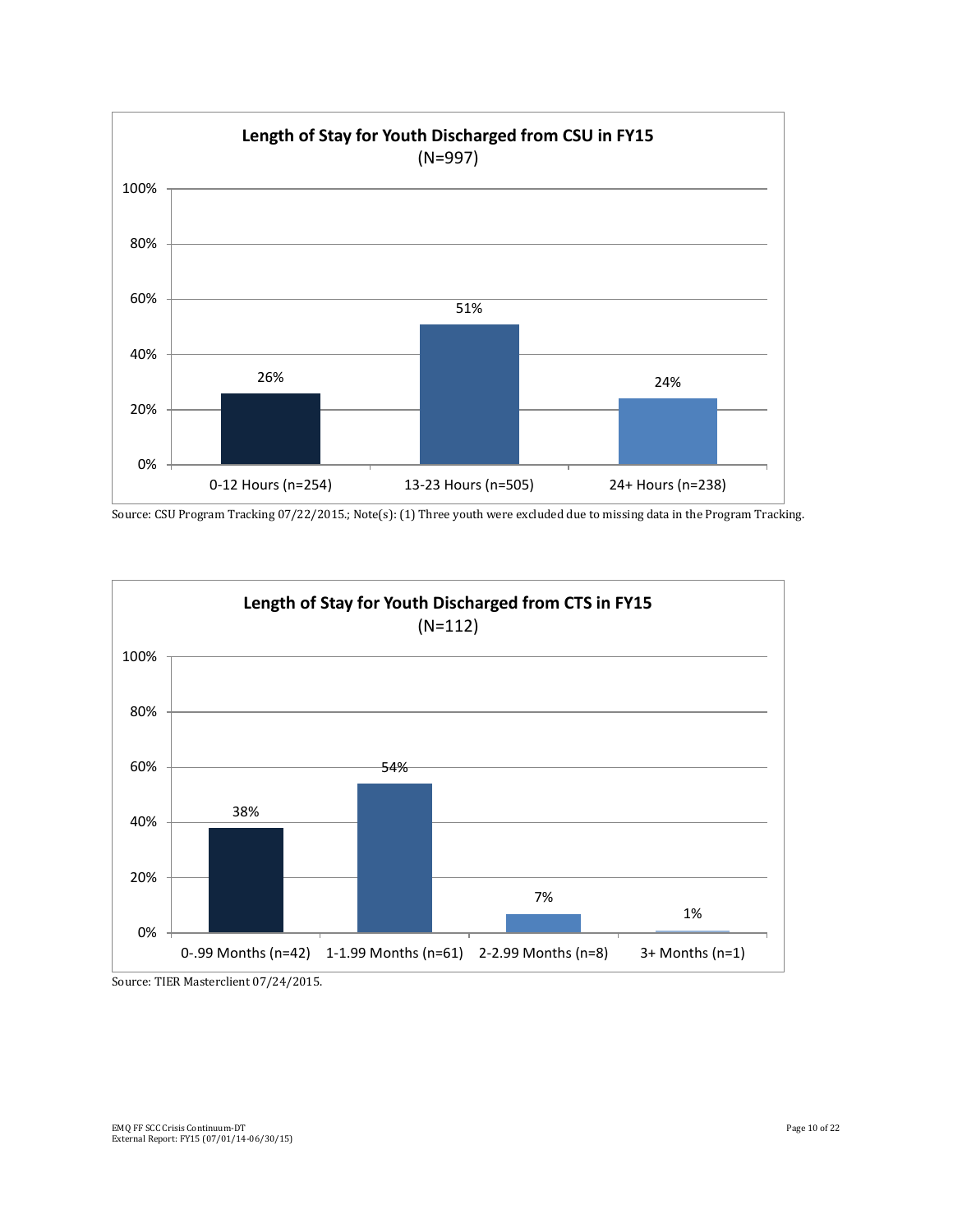### **Crisis Stabilization Unit Utilization**

<span id="page-11-0"></span>

Source: CSU Program Tracking 07/22/2015



Source: CSU Program Tracking 07/22/2015. The average youth seen per calendar day was near the CSU 7 capacity most months, with some days far exceeding with intakes/discharges within the day. Average length of stay (hours) reflects higher due to the overstay outliers, when hospital beds were not available and youth exceeded 23hrs59min.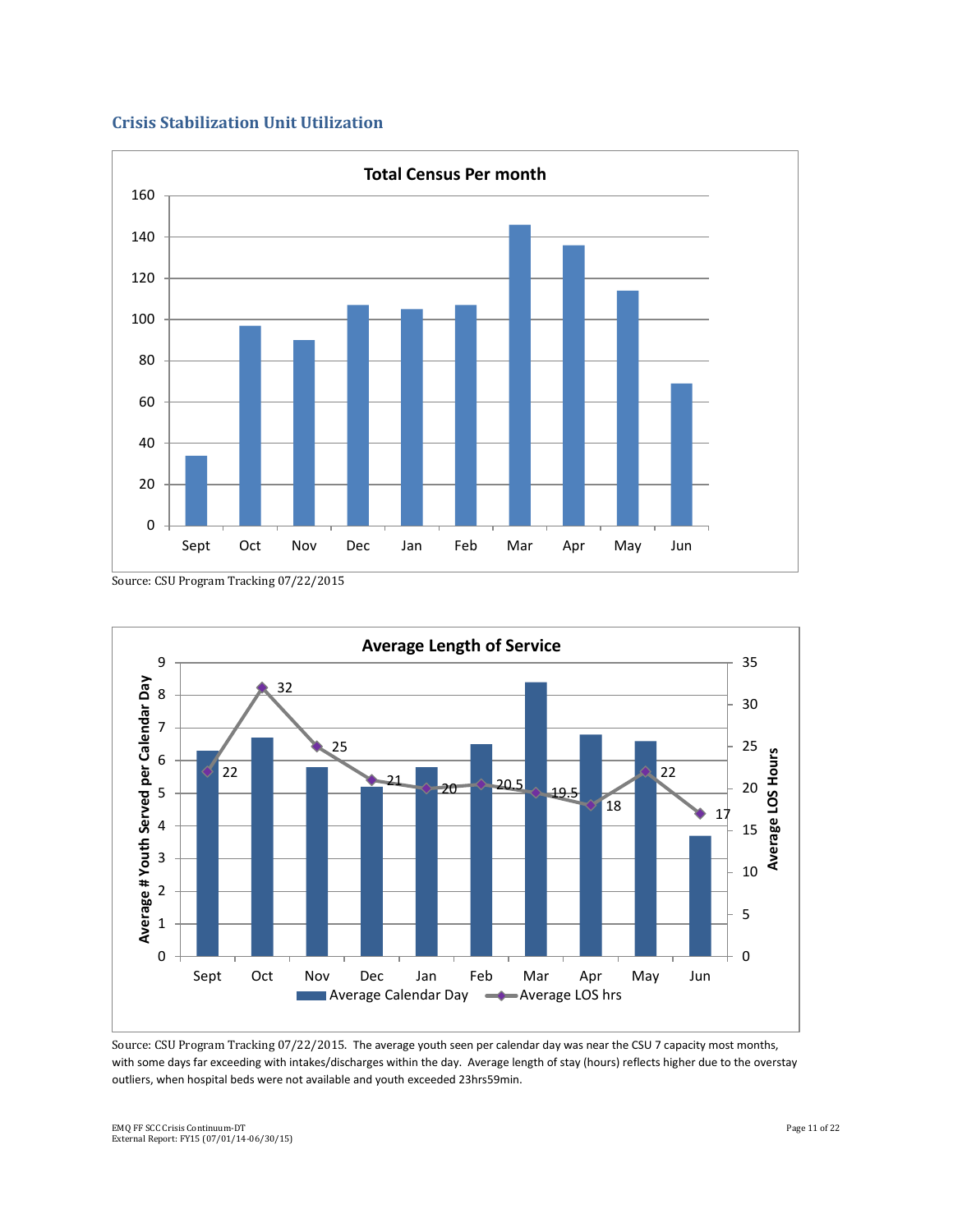### **SECTION II: OUTCOMES**

### <span id="page-12-0"></span>**A. Continuum of Crisis Hospital Diversion/Community Disposition**

The graph below reflects individual Continuum service outcomes (each program's diversion rate) as well as a combined Continuum outcome (multiple services utilized). Of note is the significant increase in hospital diversion and community disposition when a youth that receives Mobile Crisis and/or CSU services, as well as the community-based transitional CTS services. This 86% rate reflects no additional hospitalizations by the time of discharge. CTS services are currently utilized by Santa Clara County Medi-Cal recipients, and not available to commercial/private insurances.



<span id="page-12-1"></span>Source for mobile: TIER Masterclient 07/24/2015. Note(s): (1) Mobile Desired goal is 70%. (2) One youth was excluded from mobile due to missing data. (3)Source for CSU: CSU Program Tracking 07/22/2015. (4) CSU Desired goal is 60%.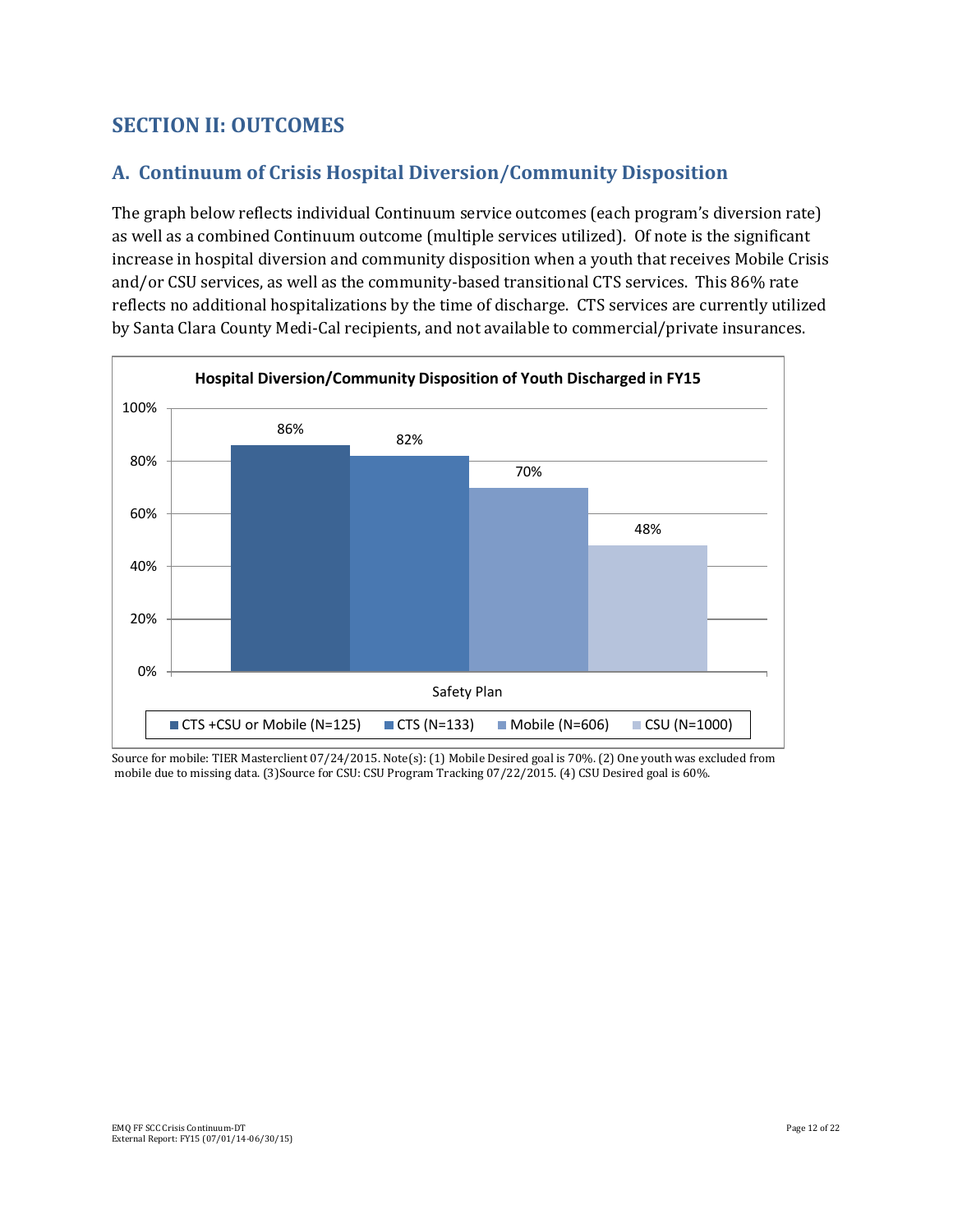### **B. Satisfaction Outcomes**

#### *Youth Services Survey*

To measure youth and caregiver satisfaction EMQ FF utilizes the Youth Services Survey for Families (YSS-F), the Youth Services Survey (YSS), and Adult Survey (AS). Satisfaction is collected two times per fiscal year, during the POQI State-Wide administration period. The YSS surveys ask caregivers and youth to rate to what extent they disagree or agree with statements on a 5-point Likert-type scale, ranging from "Strongly Disagree" (1) to "Strongly Agree" (5), with a score of 5 indicating the highest level of satisfaction. Our agency goal for satisfaction is defined as an average rating of 4.0 and above.



Source: YSS-F 07/22/2015. Note(s): (1) Satisfaction is defined as an average rating of 4.0 or above. (2) For CSU: Cultural sensitivity and Satisfaction total are missing one case. (3) No information available for Mobile.



Source: YSS 07/22/2015. Note(s): (1) Satisfaction is defined as an average rating of 4.0 or above. (2) For CSU: Access to services is missing one case; family involvement is missing one case; cultural sensitivity is missing 3 cases; outcome is missing one case; satisfaction total is missing 3 cases. (3) No information available for Mobile.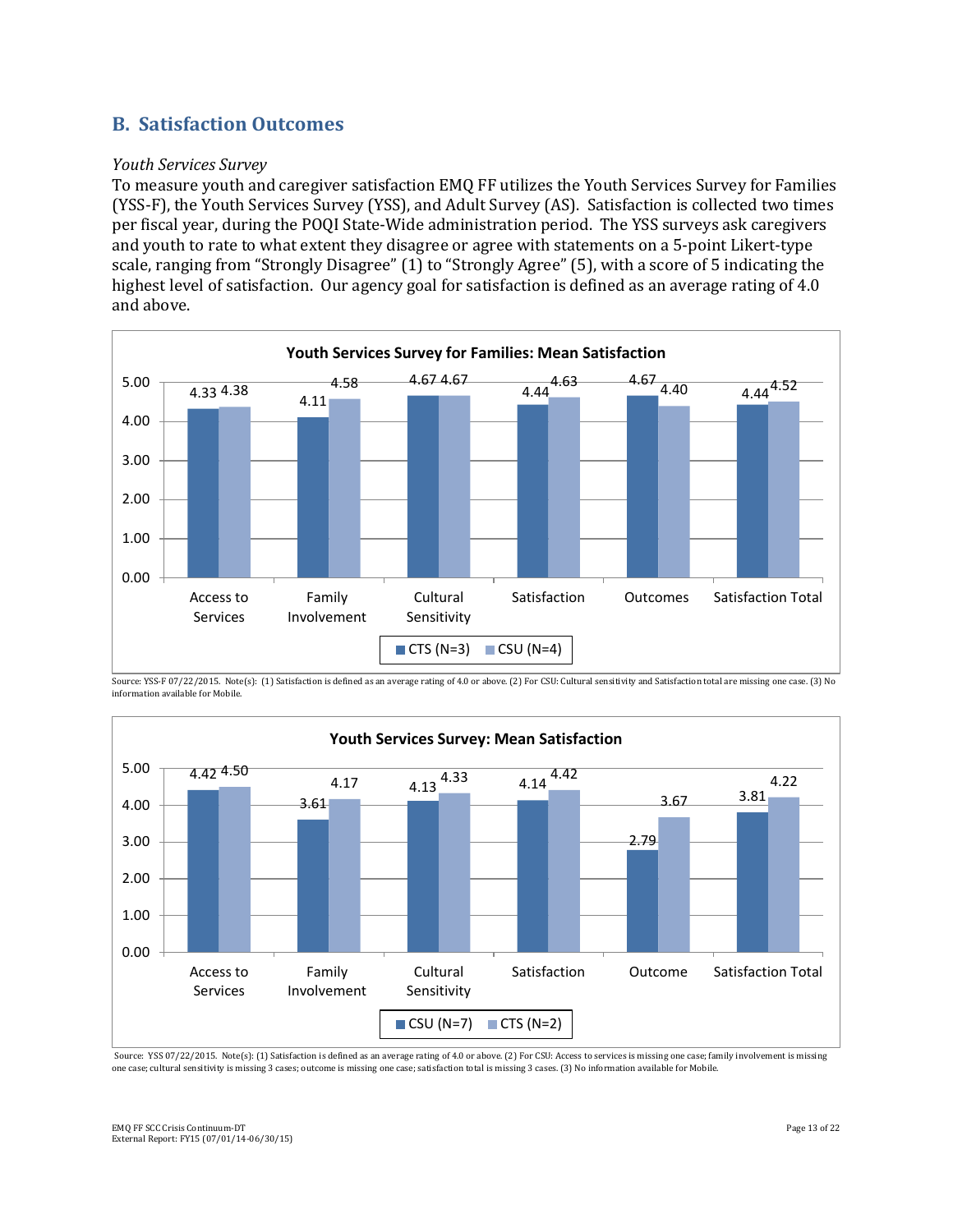## <span id="page-14-0"></span>**SECTION III: STAFF INFORMATION**

### **A. Mobile**

### **Staff Language: 56% of staff speak additional language**



Source: Employee Language Details 07/28/2015. Note(s): (1).



**Ethnicity** 

Source: Ethnicity Headcounts by Department 07/28/2015. Note(s): (1)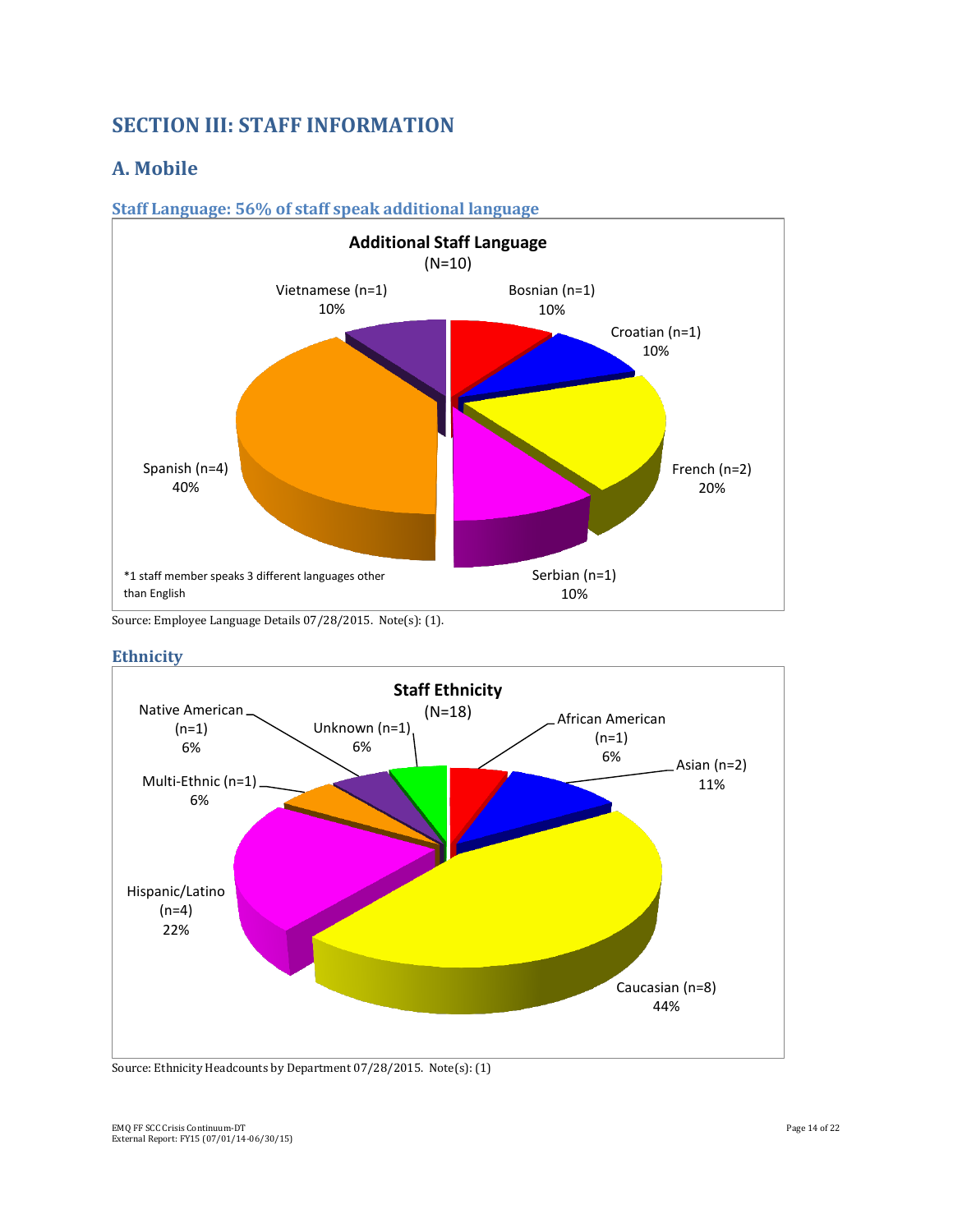### **Staff Retention**



Source: Turnover by Department 07/28/2015. Note(s): (1)

### **Staff Training Hours by Position**



Source: Training Details and Summary 07/28/2015.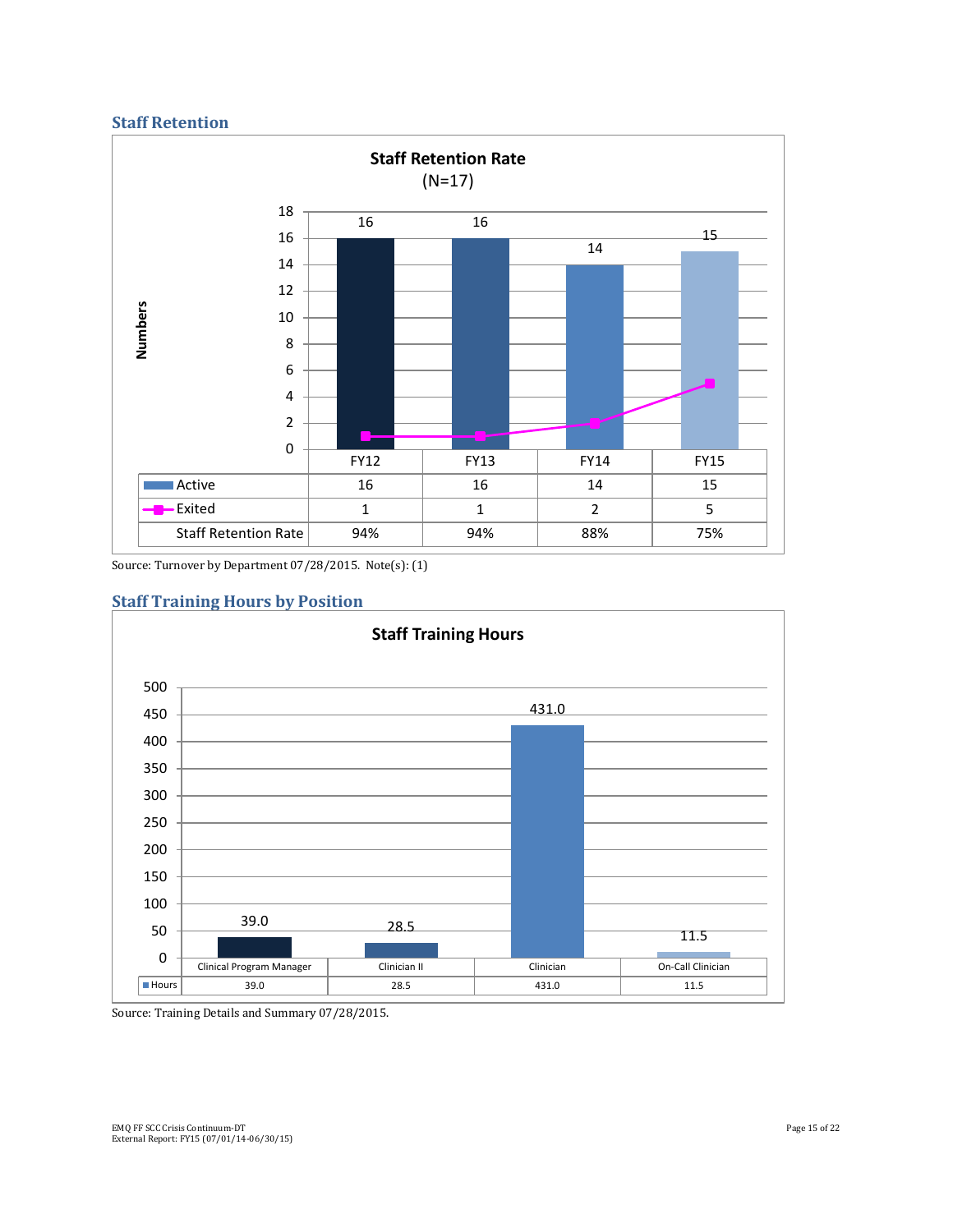## **C. CSU**



#### **Staff Language: 44% of staff speak additional language**

Source: HR Report 08/02/2015.

### **Ethnicity**



Source: Ethnicity Count 8/2/2015.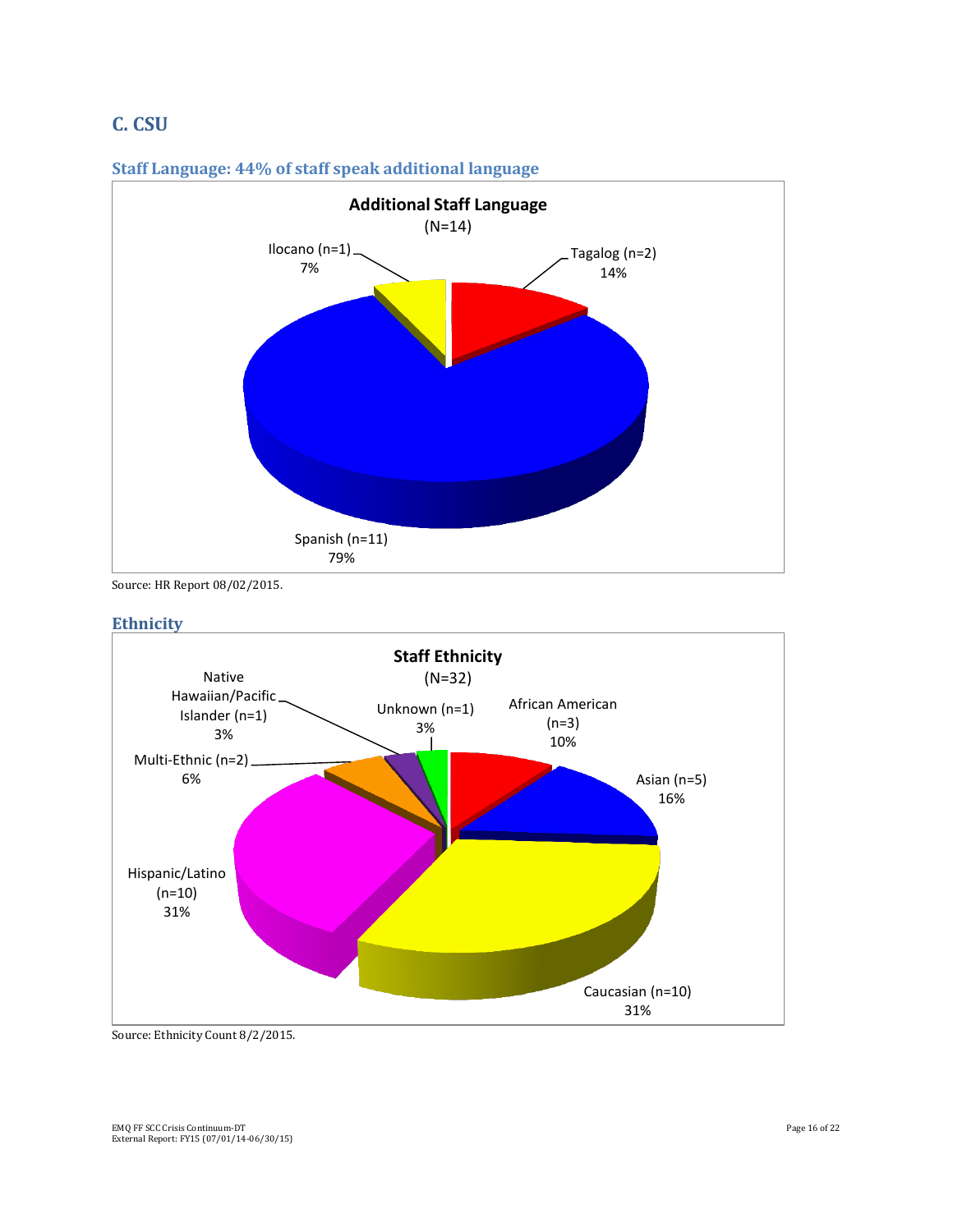### **Staff Retention**



Source: Turnover Report 8/2/15. Note(s): (1)





Source: Training Report 8/2/15.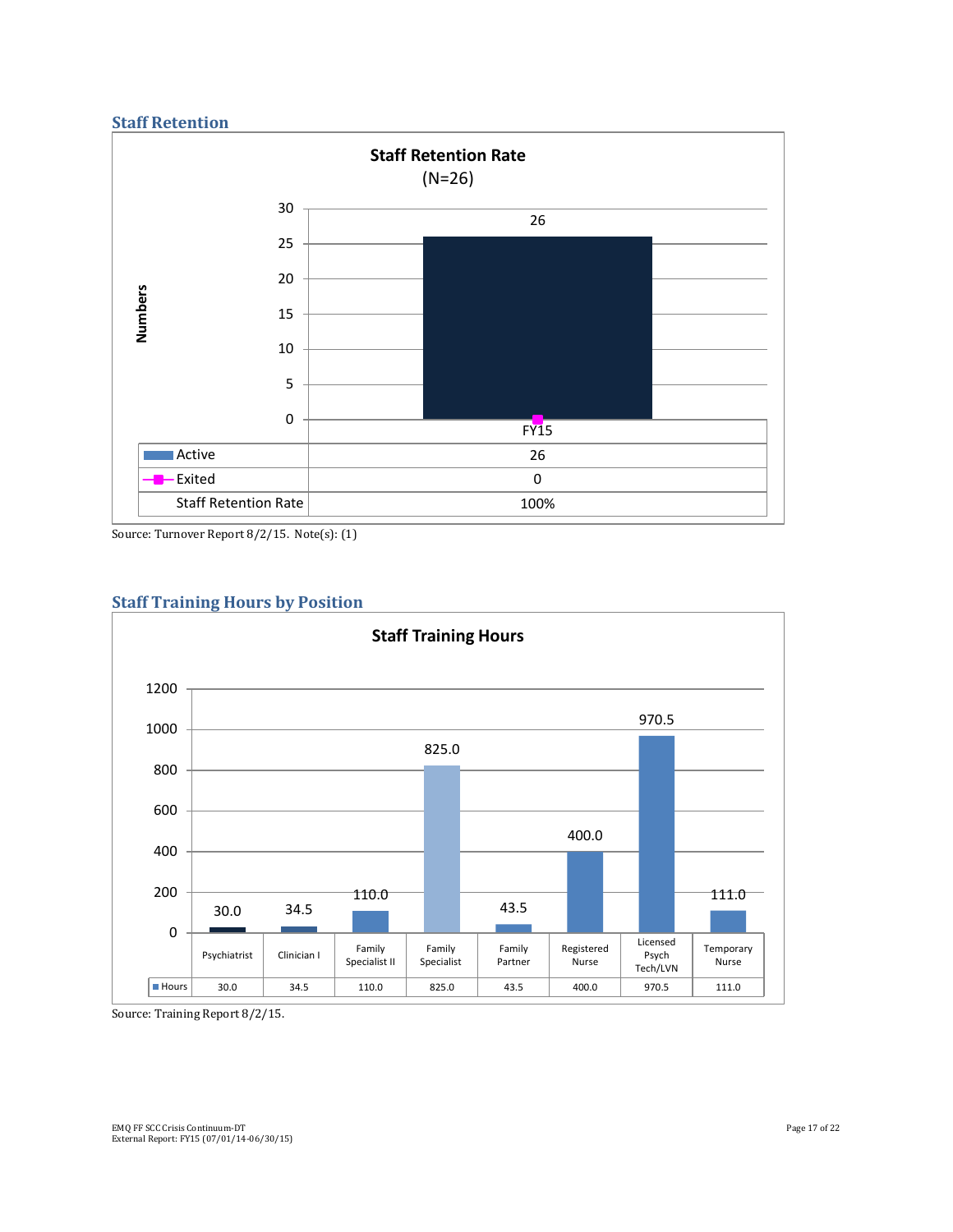## **C. CTS**



### **Staff Language: 86% of staff speak additional language**



**Ethnicity** 

Source: Ethnicity Headcount 07/28/2015.

Source: Employee Language Details and Summary 07/28/2015.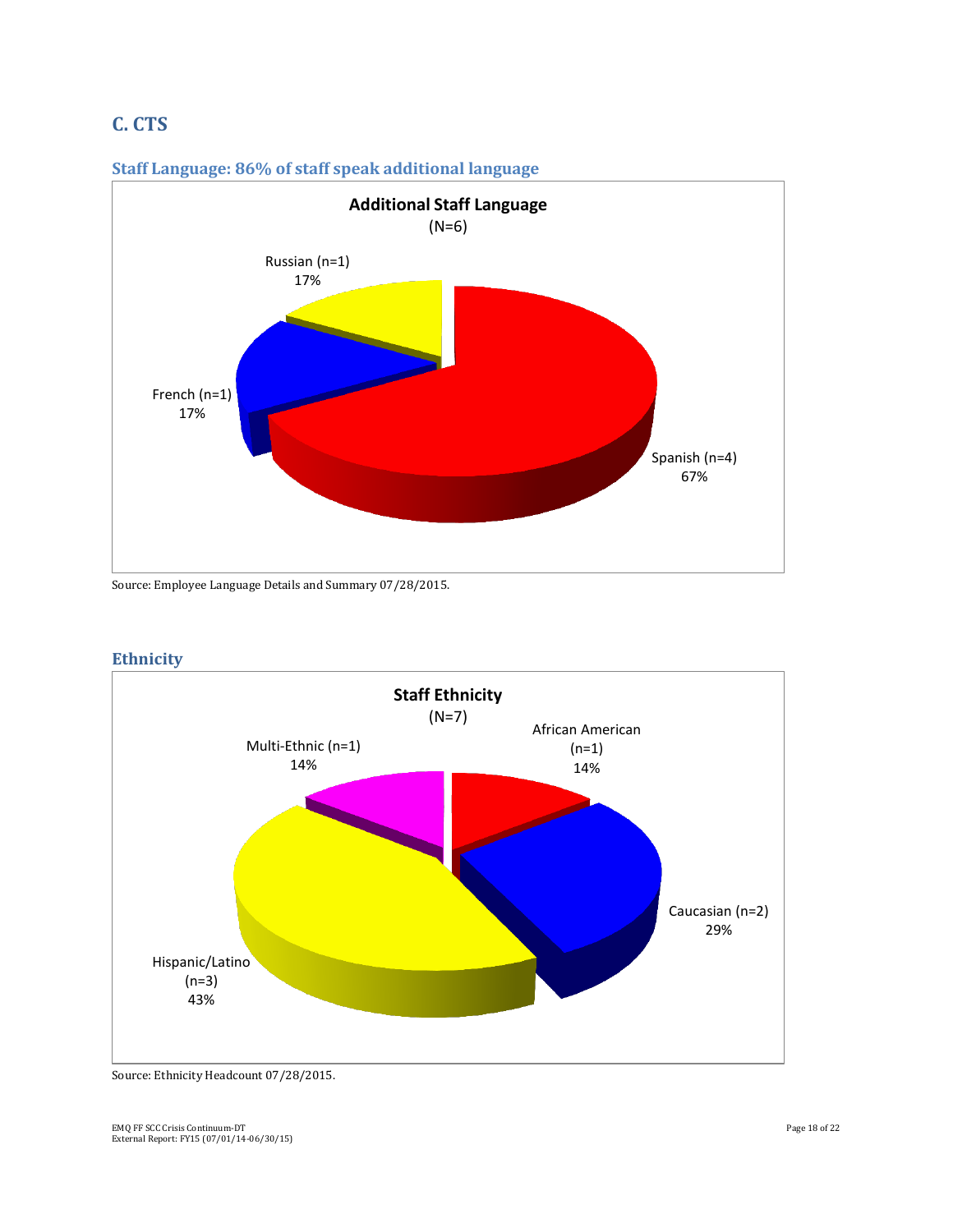

Source: Turnover 07/28/2015.



### **Staff Training Hours by Position**

Source: Training Details and Summary 07/28/2015.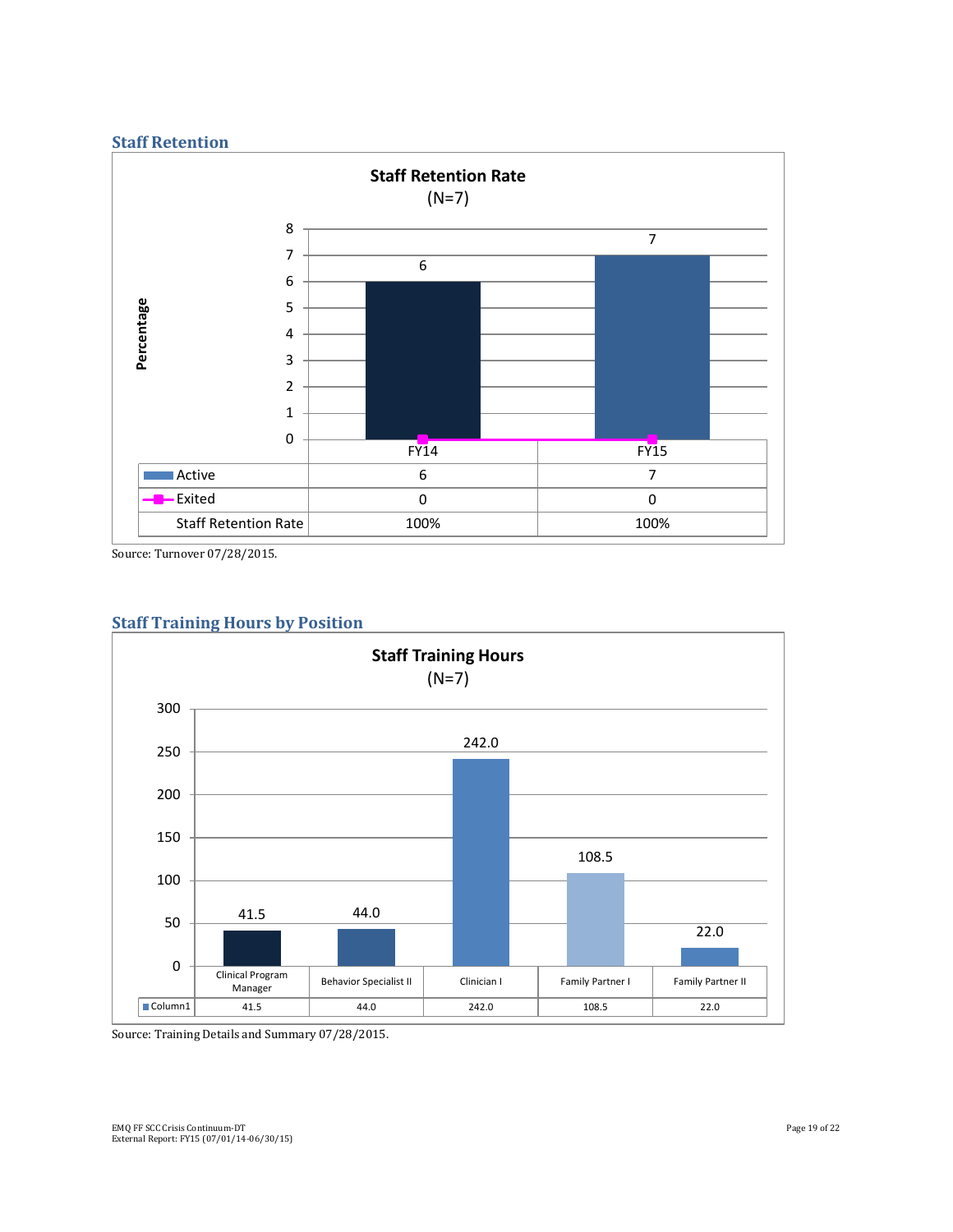### <span id="page-20-0"></span>**SECTION IV: SUCCESS STORIES**

### **Angela's Story**

Angela came to the counselor at Moreland Middle School for help due to having thoughts of suicide. At 13 years old, she was feeling overwhelmed by her life and did not feel she had any support. When she was 6 years old, her mother left the family due to her substance use. Her father began to rely on her to help care for her two younger brothers, and as she got older, the weight of this role increased. At the time of this incident, her father had remarried and she felt she had lost the support of her father, she had no relationship with her mother, and she was also feeling stress from her peer relationships. All of this resulted in her feeling lost and without hope. The school counselor contacted the police and she was transported to the Crisis Stabilization Unit (CSU) on a 5150 hold.

While at CSU, she was able to participate in a youth group led by one of the Family Specialists. She was able to share her concerns about talking with her father about what led her to talk with the school counselor. While she wanted her father to be happy and was glad he had a new wife in his life, she missed time with her father and wanted to have family time without their step-mother. By the time her assessment was completed and she was cleared to return home, a family session was arranged and she was feeling prepared to talk with her father. He was open to all she had to say and was interested in having further services to help his children make the adjustment to having a step-mother. A safety plan was developed with Angela and her father, and a referral was made to the Community Transition Services (CTS) program.

CTS worked with the family on communication skills between all the family members. The Behavioral Specialist worked with Angela specifically on developing anger management skills and managing feelings of frustration. The strengths she had developed and used in caring for her younger brothers were identified as inner resources to help her grow and move forward. She was coached on learning how to let go of resentments and moving forward with the benefit of lessons learned from past experiences. Finally, she was able to identify that her personal goal was to be happy and what she needed to achieve this goal.

By Angela's own report, she stated she is now able to deal with her emotions, not lose sight of her goals, and to always have a sense of direction. She has come to realize that following her impulsive thoughts isn't always a good idea. She now has trust and confidence in herself and feels she is not subject to outside factors controlling her life. She has come to realize that her choices will affect her future, and she is now ready to move forward, knowing what she wants for herself.

A referral was made for Angela to receive long-term counseling from Gardner Family Care, and once services had started, the case was closed.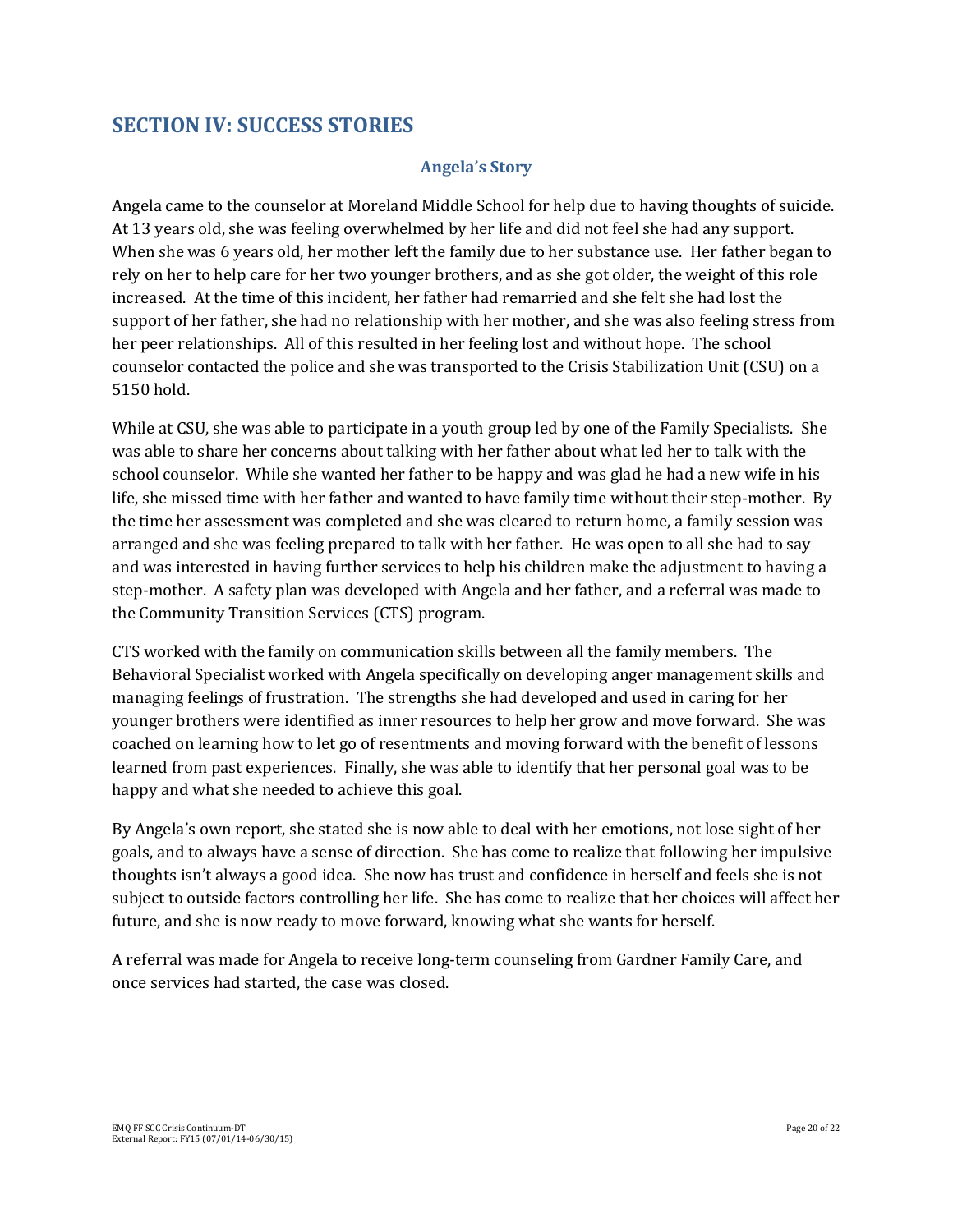### **Ruby's Story**

Ruby is a quiet, 13-year-old Hispanic high school student. Ruby's sister died of cancer about four years ago. Ruby has been grieving since that time, and keeping her feelings almost entirely to herself. The family had naturally felt deep shock at the time and had never really processed the experience. Ruby came to believe that her parents had told her that she should simply "move on." Although her parents appeared to be stoic, she also felt that she didn't want to burden them further with her own sadness. About a year ago, Ruby began having thoughts of finding her life unbearable and wishing it would end. Today, she came forward for the first time and told a school counselor about her feelings. She said the thoughts of wanting her life to be over had increased to the point that she had actually begun thinking about taking action. In fact, she had taken a few pills about a week ago with vague thoughts of wanting to get some sort of respite. She came forward because she was beginning to feel concerned about her ability to remain safe.

A CACP clinician spent about an hour and a half with Ruby and her father. Ruby had an opportunity to express her feelings freely, some for the first time, in a safe and supportive atmosphere. The experience of expressing herself provided her with some immediate relief. Perhaps more importantly, it gave her the sense that it is possible to share her feelings, feel supported and see things in a different light. Her father had the opportunity, with the assistance of the CACP clinician, to share his own feelings of grief with his daughter and to convey his deep love and concern for Ruby—something that he had been unable to do for four years. A real breakthrough in communication occurred, drawing on the natural resources of family love and relationship. Specific arrangements were made for Ruby to begin regular therapy, and for the family to share their feelings with the support of ongoing grief counseling.

The school counselor could have called 911. In this case, prior to the Crisis Stabilization Unit opening, Ruby would have been taken to Emergency Psychiatric Services at Valley Medical Hospital. There, due to the nature of EPS as an emergency room facility, she would have had a short assessment that would have focused on her immediate safety issues and with limited involvement from her father. She might have been transferred to a psychiatric hospital on a 72-hour hold. She would thus have been wrenched away from her family for the first time for several days and placed in an environment that is foreign and usually experienced as harsh by children, in spite of hospital staff's best efforts. Fortunately with the assessment and engagement with the mobile Crisis team, she was able to remain with dad with a strong safety plan that supported safety and identified some additional longer term resources to support the family moving forward.